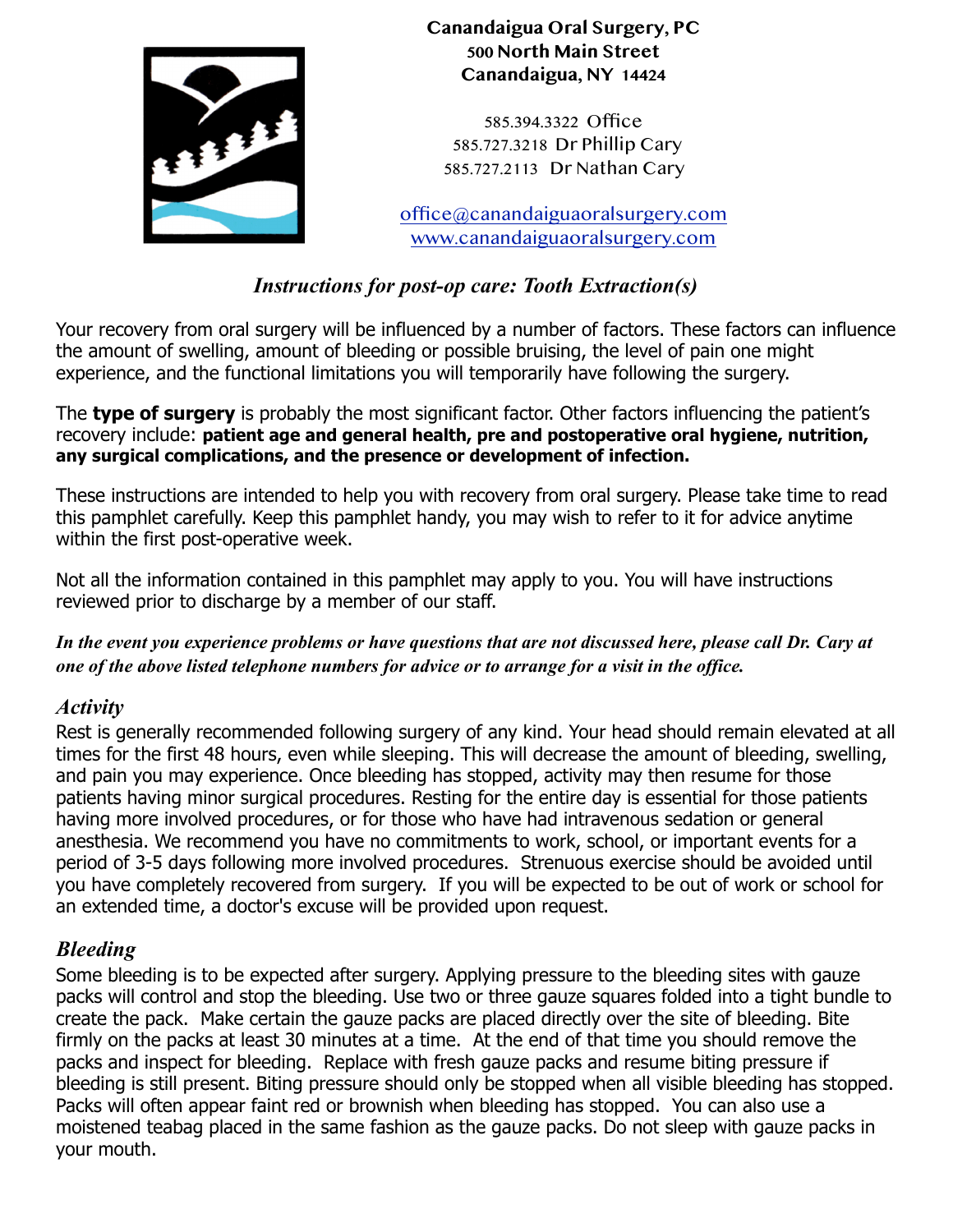*All patients who have had general anesthesia or IV sedation for surgery should have another person change the gauze packs to assure that they are in proper position.*

Some intermittent oozing of blood may be seen for a period of one to three days. This is normal. Be very careful when eating and toothbrushing for the first two weeks following surgery to avoid further bleeding.

# *Swelling*

Ice packs to the jaw/face for 35-45 mins. each hour for the first 24-48 hours is ESSENTIAL if you wish to minimize facial/jaw swelling. Keep your head elevated (even while sleeping) during the first 48 hours.

When swelling does occur, it is usually associated with jaw stiffness. Swelling will begin to resolve on the 3rd to 4th day after surgery, and is generally gone completely by the end of the first week postop. *If swelling returns after having gone away initially, you should contact the office, as this may indicate the development of infection.* Jaw stiffness will often take longer than swelling to resolve, sometimes taking up to two weeks to completely go away. Use heat packs on the jaw muscles to improved mobility after 4-5 days if needed.

# *Pain*

Pain is variable following oral surgery. In many cases pain will be mild, and is best managed with non-prescription medications. Aspirin, acetaminophen, ibuprofen, or naproxen may be recommended. A prescription will be provided if the need for a stronger pain medication is anticipated.

Take your pain medication before the sensation of "numbness" wears off completely, and thereafter as directed until you are comfortable without medication. You may find a mild pain reliever is needed for up to a week following the resolution of your initial surgical pain.

Expect the first 3 to 5 hours following the return of sensation to be your most uncomfortable time. You may require a combination of pain medications during the first 24 hours. Alternating your prescription medication with aspirin, tylenol, or ibuprofen may be suggested to control more severe pain. Placing ice over the affected area will also be helpful to decrease pain as well as to decrease swelling.

## *Nausea*

Nausea is not uncommon in the first 24 hours following oral surgery. The most common causes are the presence of swallowed blood in the stomach, or sensitivity to pain medication. Thus, it is important to stop any bleeding as quickly as possible, and to avoid narcotic pain medication (which more often cause nausea compared with acetaminophen or ibuprofen) as much as possible. Avoiding unnecessary movement and sipping carbonated liquids seems to help in most cases. You may be provided with nausea medication (rectal suppository) to be used as directed. You will probably vomit if blood is in your stomach. This also tends to relieve the nausea. Stay on clear liquids until the nausea has stopped.

If nausea is related to taking pain medication; stop taking the medication. If you cannot get pain control with over the counter pain medication, another prescription pain reliever will be considered.

# **Contact the office or Dr. Cary if nausea persists beyond 24 hours.**